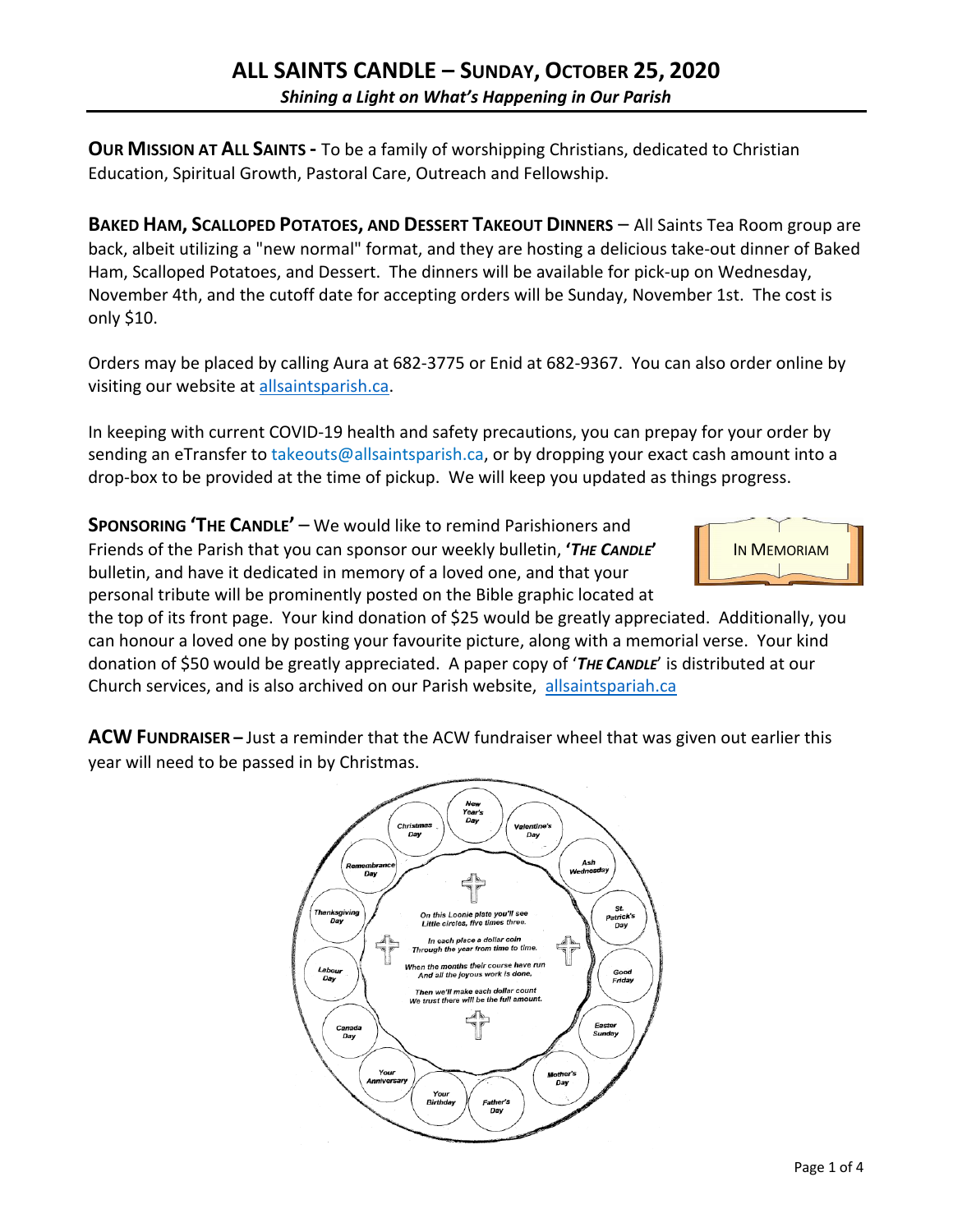**CHURCH CALENDARS -** Our 2021 Church Calendars are now available for pickup at the Parish Office for a cost of \$5 each.

**OUR CHURCH HAS RE-OPENED FOR PUBLIC WORSHIP** – Welcome back to our live in-Church services. We have been re-opened two weeks already, and this morning is the first of our Holy Eucharist services. Each week we will alternate between using the BCP and the BAS. We will also continue to make available pre-recorded 08:30am Morning Prayer services via our website at allsaintsparish.ca

**YOUTH MINISTRY -** Our Youth Ministry programs will resume as COVID-19 regulations permit

**AGM –** Our Annual General Meeting has been postponed until further notice

#### **THANK OFFERING - FOOD BANK**

• A Thank Offering has been in celebration of *William and Susie Cable*s on their 68<sup>th</sup> wedding anniversary on October 24th

#### **THE CHURCH OF ENGLAND ORPHANAGE IN NEWFOUNDLAND** 1855-1969,

Bishop Geoff's latest book, was launched at the CLB Armoury on Friday, September 25, 2020. This is a must read for anyone associated with the orphanage, as a resident, as staff and clergy or anyone interested in the history of the Anglican Church in Newfoundland and Labrador. The book sells for \$18.95 from the Diocesan Resource Centre and may also be purchased by mail within Canada for \$25.00 (shipping and handling included). For more information please contact the Diocesan Resource Centre at 709-576-6051 or email:



rescentr@anglicanenl.net or write: Diocesan Resource Centre, 19 King's Bridge Road, St. John's, NL, A1C 3K4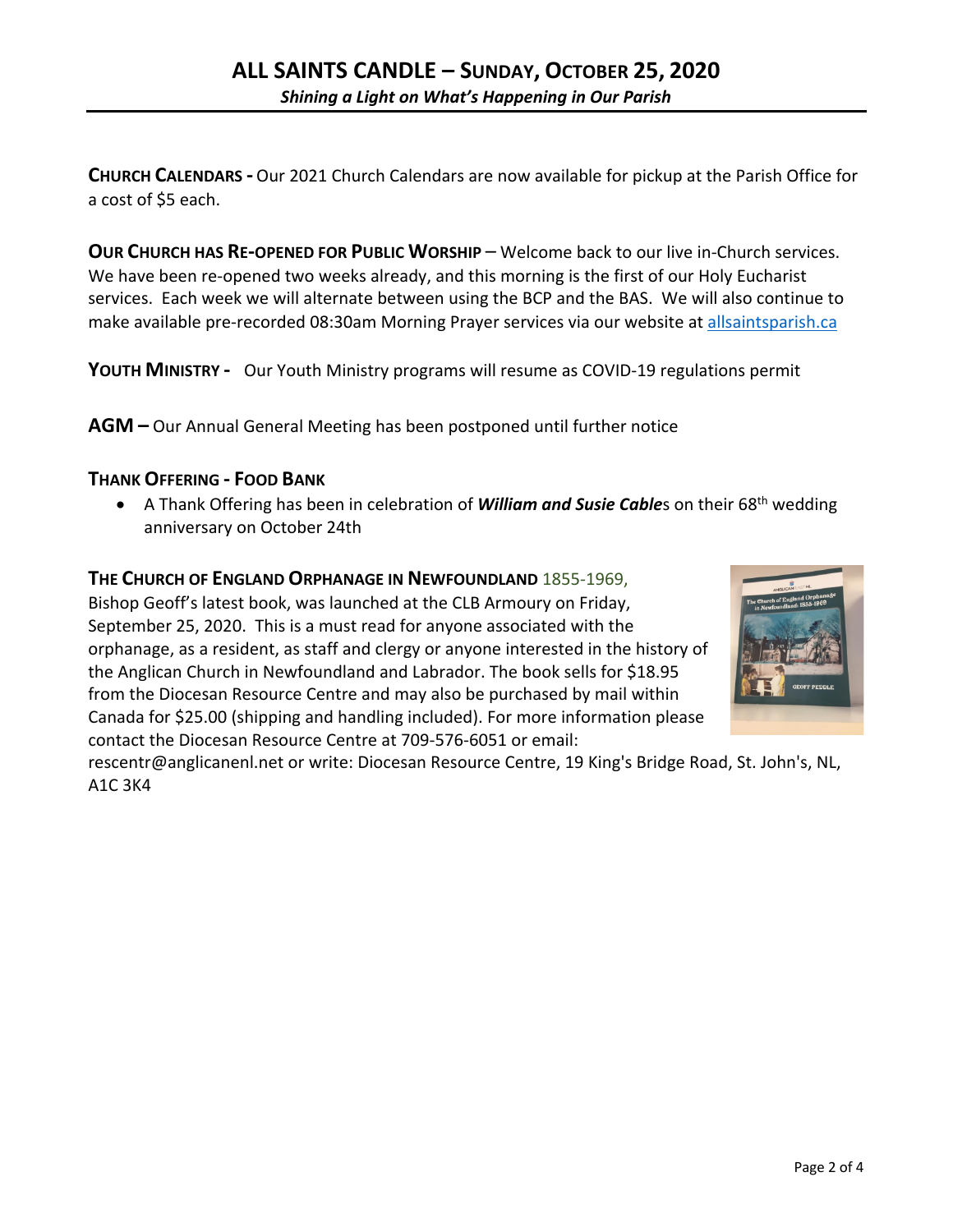

October 2020

## **Stories that Matter**

At a Beaver's meeting one night, a little boy presented me with his birthday money for the food bank. Can you imagine a little boy asking his friends to give him money to give to the food bank? He was so proud when gave it. What an example he is to others.

**Fav Dawe, Food Bank Coordinator** 

|  |  |  |  | Annual Meeting Review September 2019-August 2020 |  |
|--|--|--|--|--------------------------------------------------|--|
|--|--|--|--|--------------------------------------------------|--|

| <b>Clients</b>           | Total | <b>Financial Report</b> |           |
|--------------------------|-------|-------------------------|-----------|
| <b>Adults</b>            | 3,899 | Income                  | \$149,759 |
| Children                 | 1.774 | <b>Expenses</b>         | \$119,690 |
| <b>Hampers</b>           | 2,969 |                         | \$30,069  |
| <b>New Clients</b>       | 140   | <b>Net Assets-</b>      |           |
| <b>Christmas Hampers</b> | 437   | End of Year \$121,313   |           |

### **Christmas Hampers**

Last year the CBS/Paradise Food Bank distribute over 437 Christmas hampers. Due to the COVID-19 situation many avenues of support for the Annual Christmas Hamper Appeal may not be available this year. The Food Bank will be relying upon financial donations to ensure families and individuals in need receive a hamper during this coming Christmas season. A hamper for 1 person \$50, 2-3 people \$75, 4-up \$100. If you are unable to donate a full hamper any donation is appreciated. Thank you.

To request a Christmas Hamper in the CBS/Paradise area please contact the CBS/Paradise Food Bank at 834-2800 by December 4th. Distribution is December 15th to the 18th from 9am-2pm Last day at the Food Bank for 2020 is December 19th and will reopen on January 5th, 2021.

You may donate through your local church, direct donations to the food bank or online by Canada Helps.org cbs/paradise community food bank ltd



81 Conception Bay Hwy, C.B.S., NL 709-834-2800